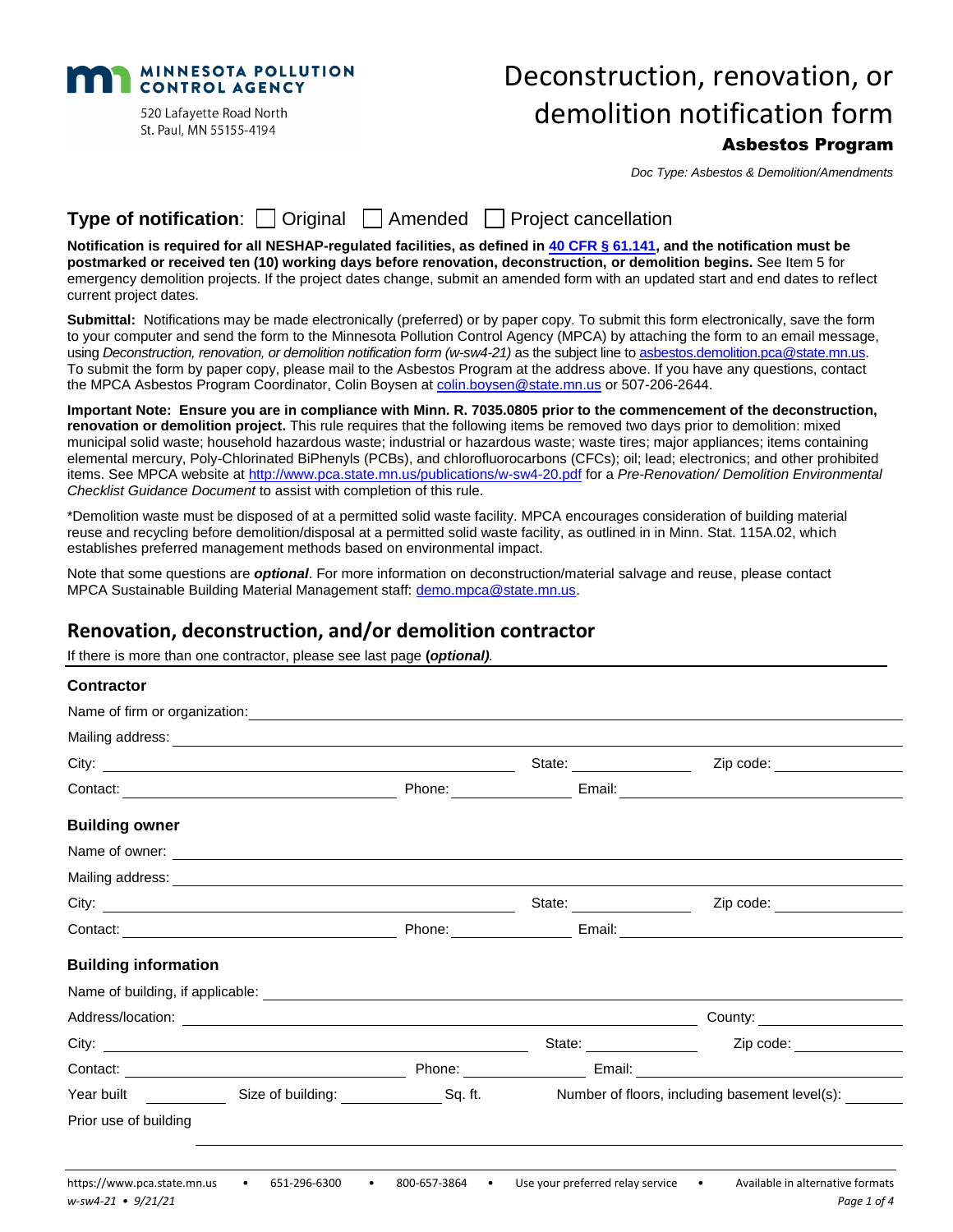|          | Present use of building                                                                                                                                                                                                                                                                                                                                                                                                                                                                                                                                                                                                                                                                                             |             |                                                          |                                                                                                                                                                                                                                                                                                                                                                                                                                                       |
|----------|---------------------------------------------------------------------------------------------------------------------------------------------------------------------------------------------------------------------------------------------------------------------------------------------------------------------------------------------------------------------------------------------------------------------------------------------------------------------------------------------------------------------------------------------------------------------------------------------------------------------------------------------------------------------------------------------------------------------|-------------|----------------------------------------------------------|-------------------------------------------------------------------------------------------------------------------------------------------------------------------------------------------------------------------------------------------------------------------------------------------------------------------------------------------------------------------------------------------------------------------------------------------------------|
|          | Future use of building, if applicable:                                                                                                                                                                                                                                                                                                                                                                                                                                                                                                                                                                                                                                                                              |             |                                                          |                                                                                                                                                                                                                                                                                                                                                                                                                                                       |
|          | Dates of renovation, deconstruction or demolition:                                                                                                                                                                                                                                                                                                                                                                                                                                                                                                                                                                                                                                                                  | Start date: | (mm/dd/yyyy)                                             | (mm/dd/vvvv)                                                                                                                                                                                                                                                                                                                                                                                                                                          |
|          | Provide a brief description of the planned demolition or renovation & anticipated removal method(s):<br><b>Optional for deconstruction</b>                                                                                                                                                                                                                                                                                                                                                                                                                                                                                                                                                                          |             |                                                          |                                                                                                                                                                                                                                                                                                                                                                                                                                                       |
|          | If the activity was ordered by a government agency, please identify the agency and attach a copy of the order:<br><u> 1980 - Johann Barn, fransk politik (d. 1980)</u><br>Name:                                                                                                                                                                                                                                                                                                                                                                                                                                                                                                                                     |             |                                                          |                                                                                                                                                                                                                                                                                                                                                                                                                                                       |
|          | Authority:<br><u> 1980 - Jan Samuel Barbara, poeta esperanto-poeta esperanto-poeta esperanto-poeta esperanto-poeta esperanto-po</u>                                                                                                                                                                                                                                                                                                                                                                                                                                                                                                                                                                                 |             |                                                          |                                                                                                                                                                                                                                                                                                                                                                                                                                                       |
|          | Date of order $(mm/dd/yy)$ :                                                                                                                                                                                                                                                                                                                                                                                                                                                                                                                                                                                                                                                                                        |             |                                                          | Start date (mm/dd/yy):                                                                                                                                                                                                                                                                                                                                                                                                                                |
|          | Notification for an emergency demolition must be submitted as early as possible before demolition begins, but not later than the following working<br>day. A demolition is considered an emergency only when the facility has been deemed structurally unsound and in danger of imminent collapse. If<br>the structurally unsound building is known to contain any regulated Asbestos Containing Material (ACM) or is suspected to contain any regulated<br>ACM, special procedures must be followed. If you are unaware of the special procedures, instructions/ regulations can be obtained by contacting<br>the MPCA at the phone numbers listed below. Refer to 40 CFR 61.145(a)(3) for additional information. |             |                                                          |                                                                                                                                                                                                                                                                                                                                                                                                                                                       |
|          | If the ACM will become crumbled, pulverized, or reduced to powder during the demolition process it must be removed prior to<br>demolition activities.                                                                                                                                                                                                                                                                                                                                                                                                                                                                                                                                                               |             |                                                          |                                                                                                                                                                                                                                                                                                                                                                                                                                                       |
|          | Is nonfriable ACM present in the structure to be demolished? $\Box$ Yes $\Box$ No                                                                                                                                                                                                                                                                                                                                                                                                                                                                                                                                                                                                                                   |             |                                                          |                                                                                                                                                                                                                                                                                                                                                                                                                                                       |
|          | Will nonfriable ACM be present in the structure at the time of demolition? $\Box$ Yes $\Box$ No                                                                                                                                                                                                                                                                                                                                                                                                                                                                                                                                                                                                                     |             |                                                          |                                                                                                                                                                                                                                                                                                                                                                                                                                                       |
|          | If Yes to either question above, complete Items 1-9. If No to both questions, complete Items 3-9.                                                                                                                                                                                                                                                                                                                                                                                                                                                                                                                                                                                                                   |             |                                                          |                                                                                                                                                                                                                                                                                                                                                                                                                                                       |
| 1.       | If ACM will be left in place, indicate the amount of Category I and/or Category II nonfriable ACM left in place.                                                                                                                                                                                                                                                                                                                                                                                                                                                                                                                                                                                                    |             |                                                          |                                                                                                                                                                                                                                                                                                                                                                                                                                                       |
|          | Linear feet<br>Category I:<br>Square feet<br>Cubic feet                                                                                                                                                                                                                                                                                                                                                                                                                                                                                                                                                                                                                                                             |             | Category II:                                             | Linear feet<br>Square feet                                                                                                                                                                                                                                                                                                                                                                                                                            |
|          | Category I nonfriable ACM means asbestos-<br>containing packings, gaskets, resilient floor covering,<br>and asphalt roofing products containing more than<br>one percent asbestos.<br>Category I nonfriable ACM is not allowed to remain<br>in place for demolition if it is in poor condition.                                                                                                                                                                                                                                                                                                                                                                                                                     |             | reduced to a powder by hand pressure.<br>slate roofing). | Cubic feet<br>Category II nonfriable ACM means any material, excluding<br>Category I nonfriable ACM, containing more than one percent<br>Asbestos that, when dry, cannot be crumbled, pulverized, or<br>Category II nonfriable ACM is not allowed to remain in place<br>for demolition if it has a high probability of becoming<br>crumbled, pulverized, or reduced to a powder during<br>demolition, transport, or disposal (e.g., transite, cement, |
| 2.<br>3. | Description and location of ACM remaining in place (including number of floors and rooms):<br>Company and/or individual that conducted the building inspection and the procedure used to determine the presence<br>or absence of ACM (including analytic method).                                                                                                                                                                                                                                                                                                                                                                                                                                                   |             |                                                          |                                                                                                                                                                                                                                                                                                                                                                                                                                                       |
|          | Note: Prior to demolition all structures must be inspected by a licensed asbestos inspector who has been certified through the<br>Minnesota Department of Health.                                                                                                                                                                                                                                                                                                                                                                                                                                                                                                                                                   |             |                                                          |                                                                                                                                                                                                                                                                                                                                                                                                                                                       |

**4. Description of procedure to be followed in the event that unexpected RACM is found or Category II nonfriable ACM becomes crumbled, pulverized or reduced to powder:**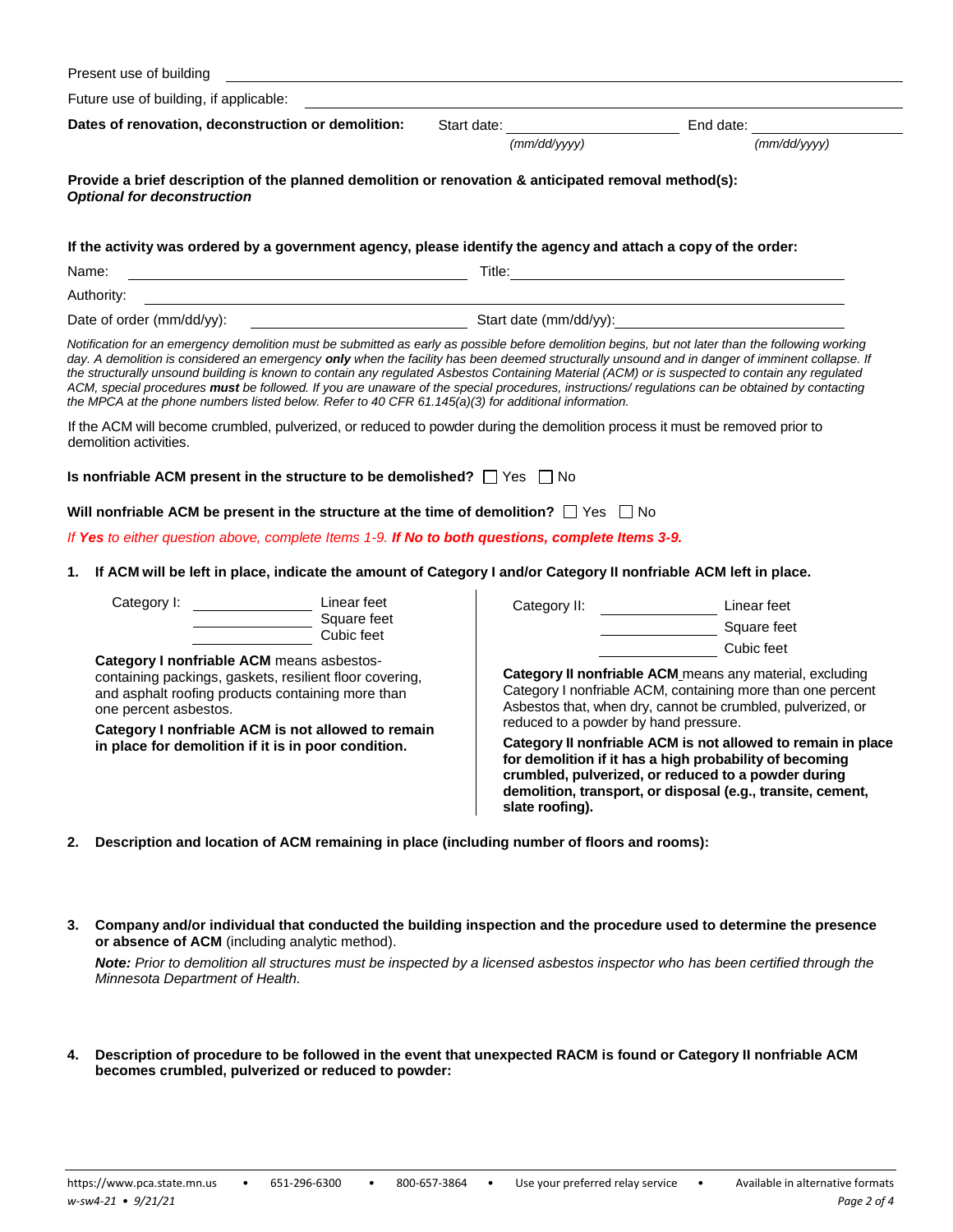#### **5. a. Were any materials assessed for salvaging/reuse or for recycling? (o***ptional)* **Yes No**

- **b.** If yes, which ones?
- **c. Structure/building material management methods** *(optional). Use this section to describe the destination or end use of the materials*

| <b>Material</b>       | <b>Management method</b><br>(Reused/salvaged, recycled, sent to landfill, etc.) | <b>Company/Organization</b> | Location<br>(City/township, State) |
|-----------------------|---------------------------------------------------------------------------------|-----------------------------|------------------------------------|
| Concrete:             |                                                                                 |                             |                                    |
| Masonry:              |                                                                                 |                             |                                    |
| Ferrous metals:       |                                                                                 |                             |                                    |
| Non-ferrous<br>metals |                                                                                 |                             |                                    |
| Whole items*          |                                                                                 |                             |                                    |
| Wood                  |                                                                                 |                             |                                    |
| Miscellaneous**       |                                                                                 |                             |                                    |

*\*Example: fixtures, whole doors, etc.* 

*\*\*Miscellaneous materials include shingles, drywall, carpet, etc.*

#### **6. Waste transporter information**

| Transporter name: |        |        |           |  |
|-------------------|--------|--------|-----------|--|
| Mailing address:  |        |        |           |  |
| City:             |        | State: | Zip code: |  |
| Contact:          | Phone: | Email: |           |  |
|                   |        |        |           |  |

#### **7. Permitted waste disposal site information** (\*see below for more information)

| Facility name:   |        |        |           |  |
|------------------|--------|--------|-----------|--|
| Mailing address: |        |        |           |  |
| City:            |        | State: | Zip code: |  |
| Contact:         | Phone: | Email: |           |  |

**Contractor signature:** By typing my name below, I certify that the above information is correct and I am a bonafide representative of the demolition contractor or building owner and have authority to enter into agreements for my employer.

*By typing/signing my name below, I certify the above statements to be true and correct, to the best of my knowledge, and that this information can be used for the purpose of processing this form.*

| Signature: |                                                 | Title:                                                                                                                   |  |
|------------|-------------------------------------------------|--------------------------------------------------------------------------------------------------------------------------|--|
|            | (This document has been electronically signed.) | Date $(mm/dd/vv/v)$ :                                                                                                    |  |
|            | system outlined by the contractor.              | Building owner signature optional: By typing my name below, I certify that I approve of the building material management |  |

*By typing/signing my name below, I certify the above statements to be true and correct, to the best of my knowledge, and that this information can be used for the purpose of processing this form.*

| Signature: |                                                 | Title.                |
|------------|-------------------------------------------------|-----------------------|
|            | (This document has been electronically signed.) | Date $(mm/dd/yyyy)$ : |

#### A copy of this form should be sent to the local governing authority. Has a copy been sent?  $\Box$  Yes  $\Box$  No

*Check local ordinances if submittal is required; otherwise optional.*

*\*Minn. R. 7035.0805 states lead paint not firmly adhered to the substrate is required to be removed prior to demolition or renovation. For purposes of this item, "lead paint" means a coating that contains one-half of one percent (0.5 percent) or more or 5,000 parts per million (5,000 ppm) or more of total lead by weight in the dried film, as determined by acid digestion and analysis, or contains one milligram per square centimeter (1.0 mg/cm2) or more of lead, as determined by X-ray fluorescence analyzer; MPCA encourages the proper management of lead based paint.*